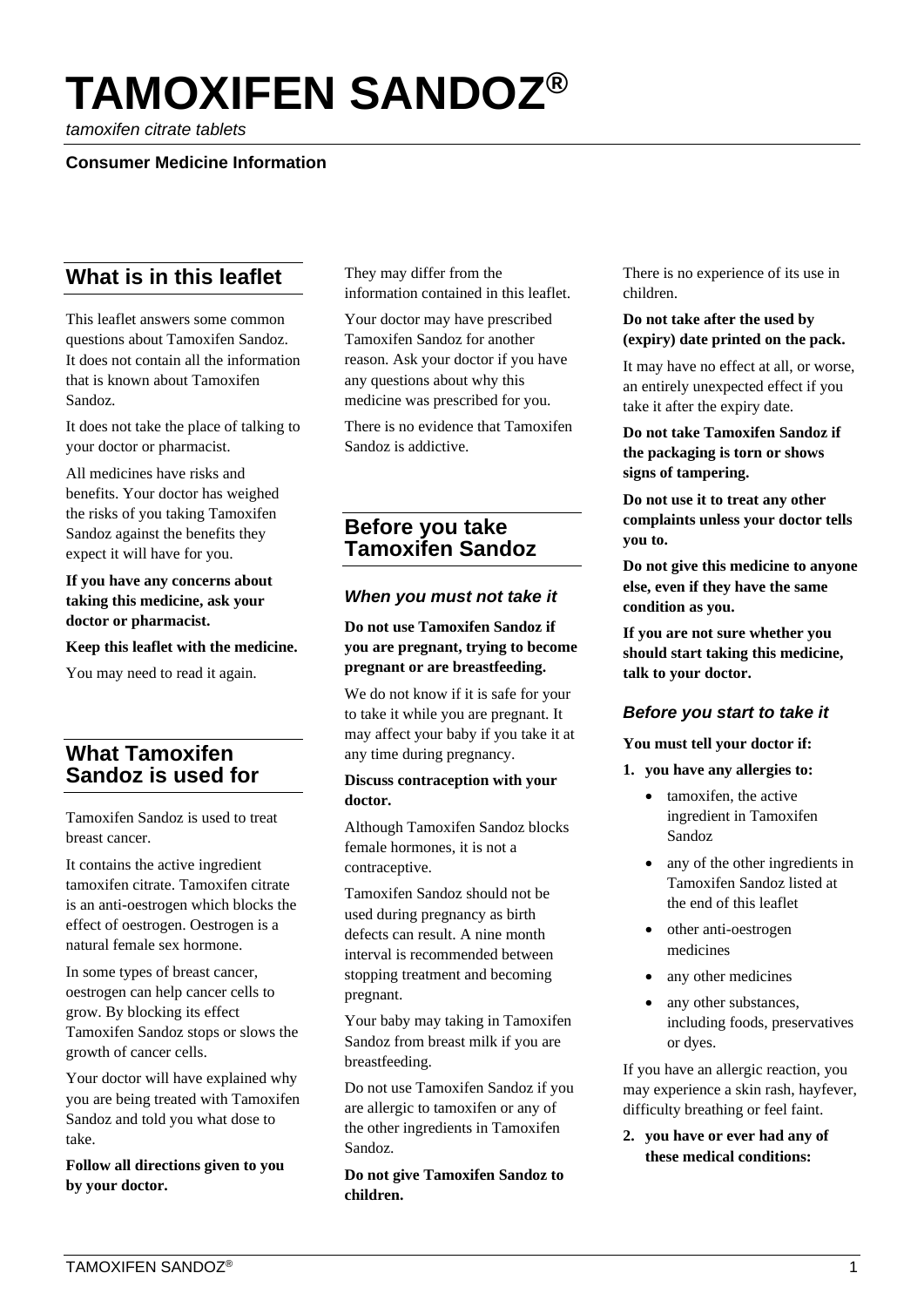- any blood disorders or problems, such as low white blood cell counts (leukopenia) or low platelet counts (thrombocytopenia)
- any liver problems, such as hepatitis
- unusual or any unexplained vaginal bleeding or discharge
- $\bullet$  deep vein thrombosis (DVT blood clots in veins of your leg) or pulmonary embolus (blood clots in your lungs).

# *Taking other medicines*

**Tell your doctor if you are taking any other medicine, including any that you buy without a prescription from your pharmacy, supermarket or health food shop.**

#### **In particular, tell your doctor if you take any of the following:**

- oral contraceptive ('the pill')
- hormone replacement therapy
- anticoagulants, such as warfarin and phenindione, used to reduce blood clotting
- chemotherapy
- rifampicin, an antibiotic used to treat tuberculosis (TB)
- paroxetine, fluoxetine (e.g. antidepressants)
- bupropion (antidepressant or aid to smoking cessation)
- quinidine (for example used in the treatment of cardiac arrhythmia)
- cinacalcet (for treatment of disorders of the parathyroid gland).

Tamoxifen Sandoz should not be taken with aromatase inhibitors such as anastrozole, letrozole or exemestane.

These medicines may be affected by Tamoxifen Sandoz, or may affect how well it works. You may need to use different amounts of your medicine, or you may need to take different medicines. Your doctor will advise you.

Your doctor and pharmacist have more information on medicines to be careful with or avoid while taking this medicine.

**If you have not told your doctor about any of the above, tell him/her before you start taking Tamoxifen Sandoz.**

# **How to take Tamoxifen Sandoz**

**Follow all directions given to you by your doctor or pharmacist carefully.** 

They may differ from the information contained in this leaflet.

**If you do not understand the instructions, ask your doctor or pharmacist for help.** 

# *How much to take*

Your doctor will decide how much Tamoxifen Sandoz you have to take.

The usual recommended dose for adults is 20 mg once daily (one Tamoxifen Sandoz 20 mg tablet or two Tamoxifen Sandoz 10 mg tablets).

Doses may be increased to 40 mg daily.

Tamoxifen Sandoz is not approved for use in children.

# *How to take it*

**Swallow Tamoxifen Sandoz tablets whole with a glass of water. Do not chew or crush the tablets.**

# *When to take it*

**Take this medicine about the same time each day.**

It does not matter if you take it before, with or after food.

# *How long to take it*

The duration of treatment will be determined for your specific condition by your doctor.

**Continue taking Tamoxifen Sandoz for as long as your doctor tells you to.**

# *If you forget to take your dose*

Take your dose as soon as you remember, as long as it is 12 hours before the next dose is due, and continue to take it as you would normally.

If it is almost time for your next dose, skip the dose you missed and take your next dose when you are meant to.

#### **Do not take a double dose to make up for the dose you missed.**

If you are not sure what to do, ask your doctor or pharmacist.

If you have trouble remembering when to take your medicine, ask your pharmacist for some hints.

# *If you take too much (overdose)*

**Immediately telephone your doctor or the Poisons Information Centre (telephone 13 11 26 or New Zealand 0800 POISON or 0800 764 766) for advice, or go to Accident and Emergency at the nearest hospital, if you think that you or anyone else may have taken too much Tamoxifen Sandoz. Do this even if there are no signs of discomfort or poisoning.** 

If you take too much Tamoxifen Sandoz you may experience problems with the rhythm of your heart.

# **While you are using Tamoxifen Sandoz**

# *Things you must do*

**Be sure to keep all your appointments with your doctor so your progress can be checked.**

**Tell any doctors, dentists and pharmacists who are treating you**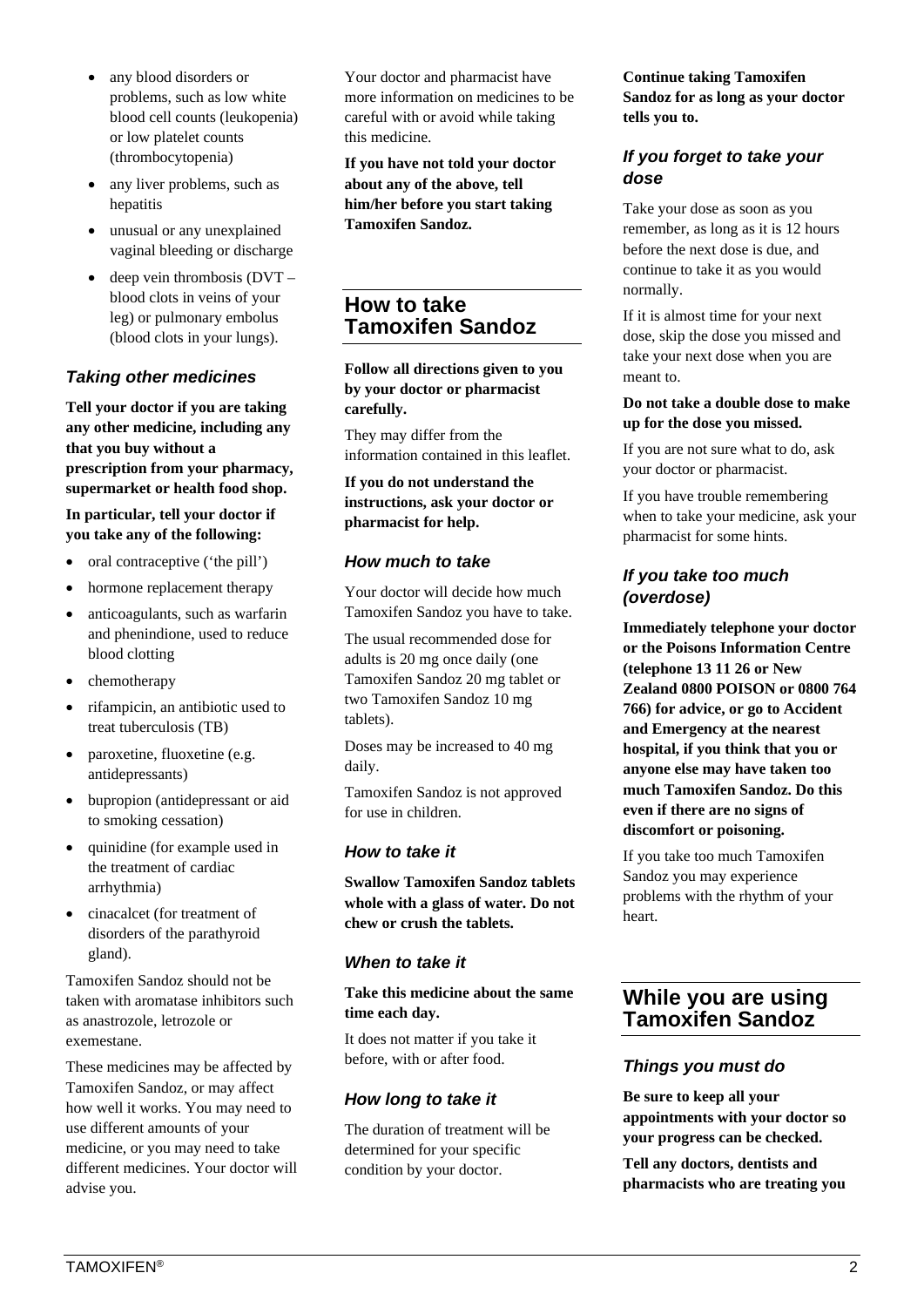**that you are taking Tamoxifen Sandoz.**

**Always follow your doctor's instructions carefully.**

**If you are about to be started on any new medicine, tell your doctor, dentist and pharmacist that you are taking Tamoxifen Sandoz.**

**If you are going to have surgery, tell the surgeon or anaesthetist that you are taking this medicine.** It may affect other medicines used during surgery.

Tell your doctor if you develop a skin rash or hives

**Tell your doctor immediately if you become pregnant while taking tamoxifen Sandoz or within nine months of stopping treatment. This might require termination of pregnancy.** 

**If you go into hospital, please let the medical staff know that you are taking Tamoxifen Sandoz.**

**Tell your doctor immediately if you notice unusual gynaecological symptoms, especially vaginal bleeding or discharge, even if it occurs after treatment with Tamoxifen Sandoz has stopped.** 

Unusual bleeding or discharge from the vagina are possible side effects of Tamoxifen Sandoz but they may also be symptoms of uterine or endometrial cancer. These along with other changes to the uterus lining (endometrium) have been reported in association with the use of this medicine.

#### **Visit your doctor regularly so that he/she can check on your progress.**

You will need to have regular gynaecological check-ups while you are taking Tamoxifen Sandoz. Your doctor may also order regular blood test to check your calcium levels, white blood cell count and platelet counts.

# *Things you must not do*

**Do not get pregnant while you are taking Tamoxifen Sandoz.**

Ask your doctor about reliable methods of contraception while you are taking Tamoxifen Sandoz.

**Do not stop taking Tamoxifen Sandoz or lower the dosage, unless you have discussed this with your doctor.**

**Do not use this medicine to treat any other complaint unless your doctor says so.**

**Do not give this medication to anyone else, even if their symptoms seem similar to yours.**

# *Things to be careful of*

**Be careful driving or operating machinery until you know how Tamoxifen Sandoz affects you.**

It may cause dizziness, fatigue or light-headedness in some people.

# **Side effects**

## **Tell your doctor or pharmacist as soon as possible if you do not feel well while you are taking Tamoxifen Sandoz.**

Tamoxifen Sandoz helps most people with breast cancer, but it may have unwanted side effects in a few people.

All medicines can have unwanted effects. Sometimes they are serious, most of the time they are not. You may need medical treatment if you get some of the side effects.

**Do not be alarmed by this list of possible side effects. You may not experience any of them.**

**Tell your doctor if you notice any of the following and they worry you:**

- nausea and vomiting
- hot flushes
- distorted sense of taste
- itching around the genital area
- diarrhoea or constipation
- headache, dizziness and lightheadedness
- fluid retention
- hair thinning or hair loss
- leg cramps
- fatigue
- sudden onset of weakness or paralysis of the arms or legs, sudden difficulty with speaking, walking, difficulty in holding things or difficulty in thinking, any of which may occur because the bloody supply in the blood vessels of the brain is reduced. These symptoms could be signs of a stroke.

These are all mild side effects of Tamoxifen Sandoz.

#### **Tell your doctor immediately if you notice any of the following:**

- any changes in your period
- unusual/changes in vaginal discharge
- abnormal vaginal bleeding (e.g. bleeding between periods, heavier than normal bleeding and bleeding after menopause)
- unusual pain or pressure around your pelvis, in your bones or anywhere in your body
- excessive thirst as a result of too high calcium blood levels
- swelling of hands, ankles and feet
- pain and reddening around the tumour
- lumps anywhere in the body
- unusual tiredness, shortness of breath and dizziness when exercising, looking pale
- frequent infection, fever, severe chills, sore throat or mouth ulcers
- unexplained bruising
- skin rash, itchiness or swellings on the skin and hies (if severe rash or blistering of skin tell you doctor immediately or go to the nearest Accident and Emergency)
- yellowing of the skin or eyes, dark coloured urine
- disturbance of vision

Cases of optic nerve diseases have been reported in patients